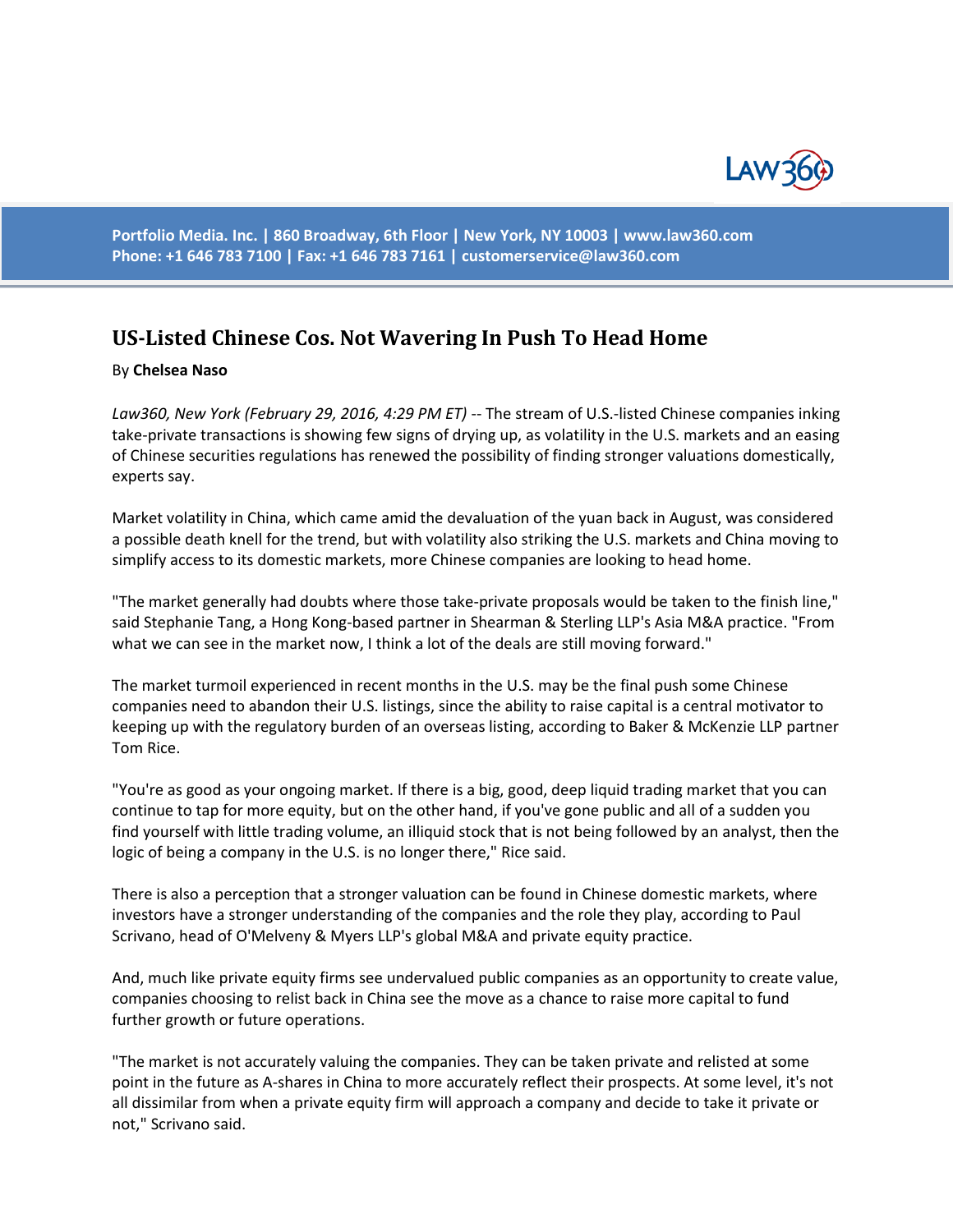Actually going through the process of relisting domestically can be easier said than done, especially after the Chinese government temporarily froze new listings in August as it tried to help stabilize the market as well as the backlog of companies waiting to go public.

But after four months, the China Securities Regulatory Commission in November began greenlighting IPO-bound companies and promised to take measures to help reform the country's system for debuts.

In December, Chinese legislators started the process to make good on that promise by initiating changes that are set to help the country move toward a registration-based system that could eventually quicken approvals and give the market greater control over share pricing.

"Since last summer, especially through the end of last year, there were a number of initiatives from the Chinese government trying to liberalize their markets," Tang said.

The changes also included an easing of the requirements each company must meet before going public, such as a certain level of revenue, making a domestic listing a viable option for more companies, she explained.

"The changes that have been happening in the domestic capital markets have brought a lot of hope for [technology, media and telecommunications] companies in general, so they think listing in the Chinese markets domestically, going forward, may be a choice," Tang said.

While there are several concrete motivators behind U.S.-listed Chinese companies' decision to go private, certain sectors are also experiencing somewhat of a lemming effect, with companies following suit out of fear of being left behind, explained Peter Huang, a Beijing-based Skadden Arps Slate Meagher & Flom LLP partner.

This has been particularly true for the technology, media and telecommunications space. Adding to the perception, whether true or false, that a stronger value can be found on their domestic market is a concern that they will not be ready to compete with their peers if they are the only ones left maintaining a U.S. listing.

"My general observation of the market is that it really depends on the sector. There will always be cluster effects, meaning that if a peer company successfully delisted from the U.S. and also attracted a higher valuation in China, its peer companies that are still listed in the U.S. may feel pressure to do the same," Huang said.

Despite all the factors in place set to fuel the trend, the continued stream of U.S.-listed Chinese companies opting to go private could face some headwinds in the coming months.

Not only is there a finite number of U.S.-listed Chinese companies, but the ability to sell high-yield debt to finance transactions has impacted M&A across the board, a factor that also comes at a time when the Chinese government is taking a tougher stance on the expatriation of cash following the devaluation of the yuan, according to Nima Amini, a Hong Kong-based O'Melveny partner.

"The availability of debt financing and the Chinese government's tightening of controls over foreign currency expatriation, I think those are going to be the two biggest questions," he said.